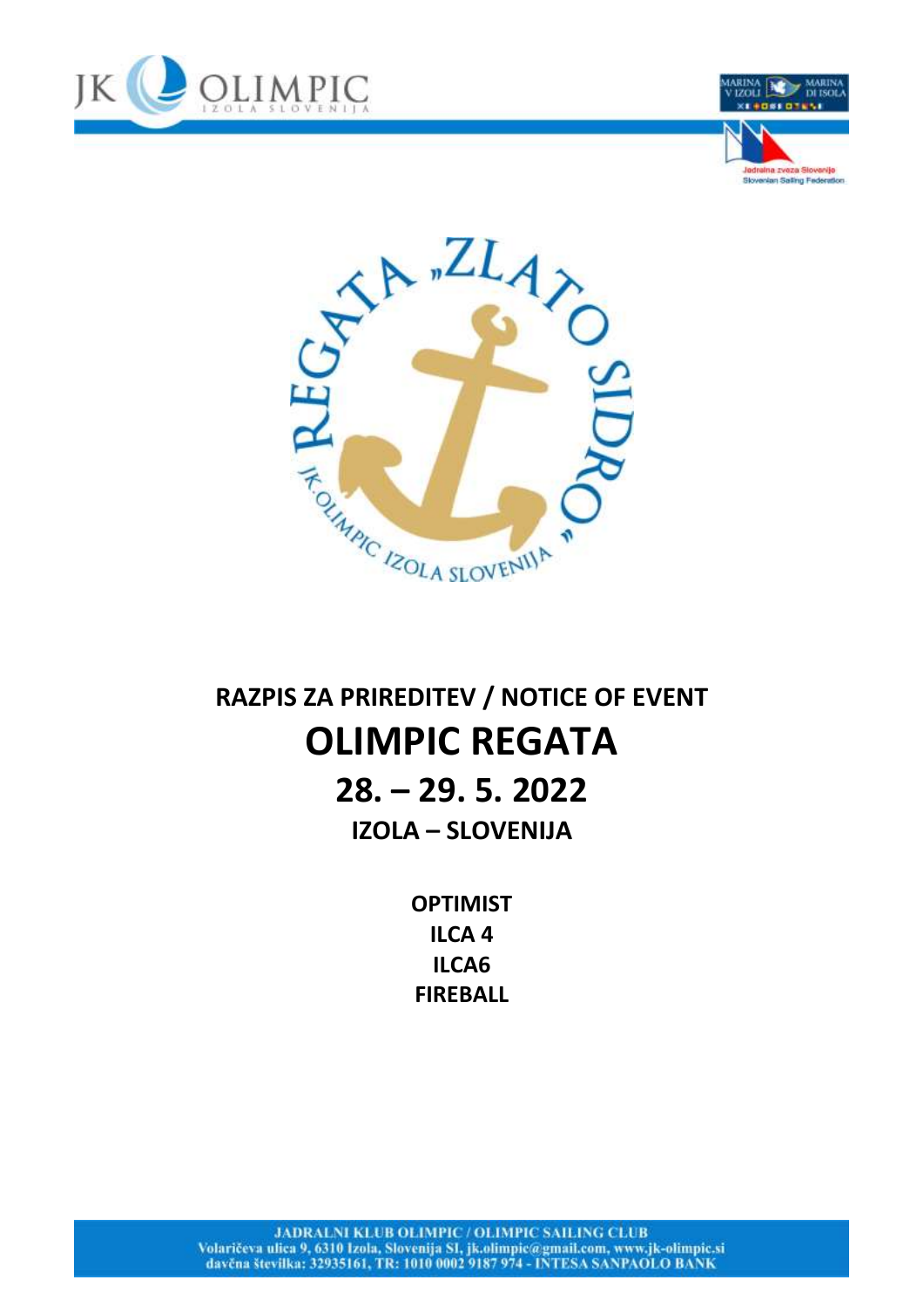Organizator prireditve je Jadralni klub Olimpic Izola v sodelovanju z Jadralno zvezo Slovenije. The Organizing Authority of the event is Sailing Club Olimpic Izola in cooperation with Slovenian Sailing Federation.

| Oznaka [DP] v pravilu regatnega razpisa označuje, da je,<br>če protestni odbor tako sklene, kazen za kršitev pravila<br>lahko manj kot diskvalifikacija.<br>Oznaka [NP] označuje, da to pravilo ni osnova za protest<br>jadrnice. S tem se spremeni RRS 60.1(a)                                                                                                                                                                                                                                                                                                                                                                                                                                                                                                                      | The notation [DP] in a rule means that the penalty for a<br>breach of that rule may, at the discretion of the protest<br>committee, be less than disqualification<br>The notation [NP] in a rule means that a boat may not<br>protest another boat for breaking that rule. This changes<br>RRS 60.1(a).                                                                                                                                                                                                                                                                                                                                                                                         |
|--------------------------------------------------------------------------------------------------------------------------------------------------------------------------------------------------------------------------------------------------------------------------------------------------------------------------------------------------------------------------------------------------------------------------------------------------------------------------------------------------------------------------------------------------------------------------------------------------------------------------------------------------------------------------------------------------------------------------------------------------------------------------------------|-------------------------------------------------------------------------------------------------------------------------------------------------------------------------------------------------------------------------------------------------------------------------------------------------------------------------------------------------------------------------------------------------------------------------------------------------------------------------------------------------------------------------------------------------------------------------------------------------------------------------------------------------------------------------------------------------|
| <b>1. PRAVILA</b><br>1.1. Olimpic regata bo poteka po pravilih, kot so<br>definirana v Jadralnih regatnih pravilih (RRS).<br>1.2. RRS 40.1 velja ves čas na vodi.<br>1.3. V primeru kakršne koli pomenske razlike med tem<br>Regatnim razpisom in Regatnimi navodili, bodo<br>odločilna Regatna navodila. To spremeni RRS 63.7<br>1.4 Če so med jeziki pomenske razlike, bo odločilno<br>angleško besedilo.<br>1.5. COVID-19 protokoli<br>Regata bo potekala skladno s pogoji, ki v razmerah<br>COVID-19 veljajo v Republiki Sloveniji.<br>1.6 Pravila za razred Optimist, ILCA 4, ILCA 6 in Fireball                                                                                                                                                                                | 1. RULES<br>1.1. Olimpic Regatta will be governed by the rules as<br>defined in The Racing Rules of Sailing (RRS).<br>1.2. RRS 40.1 shall apply at all times whilst afloat.<br>1.3. If there is any conflict between this Notice of Race<br>and the Sailing Instructions, the Sailing Instructions<br>will take precedence. This changes RRS 63.7<br>1.4. If there is a conflict between languages, the English<br>text takes precedence.<br>1.5. COVID-19 Protocols<br>Regatta will be organised with compliance with<br>regulations governing COVID-19 in Republic of<br>1.6. Optimist, ILCA 4, ILCA 6 and Fireball class rules                                                               |
| 2. REGATNA NAVODILA IN OBVESTILA<br>2.1. Regatna navodila bodo na voljo od petka 27. maja<br>2022 v regatni pisarni ter na spletni strani prireditve.<br>https://www.jk-olimpic.si<br>2.2. Obvestila tekmovalcem bodo objavljena na oglasni<br>deski, ki se bo nahajala na internetni strani<br>https://www.jk-olimpic.si<br>2.3. Vse spremembe regatnih navodil bodo objavljene<br>pred 9:30 uro dneva, ko začno veljati, razen<br>sprememb v razporedu plovov, ki bodo objavljene<br>dan prej, preden začnejo veljati, do 20:00.                                                                                                                                                                                                                                                   | 2. SAILING INSTRUCTIONS AND NOTICES COMPETITORS<br>2.1. The Sailing instructions (SI) will be available after<br>Friday, 27 May 2022 in the Race Office and on the<br>event website.<br>https://www.jk-olimpic.si<br>2.2. Notices to competitors will be posted on line board<br>at the web site https://www.jk-olimpic.si<br>2.3. Any change to the sailing instructions will be posted<br>before 9:30 on the day it will take effect, except that<br>any change to the schedule of races will be posted by<br>20:00 on the day before it will take effect.                                                                                                                                    |
| <b>3. PRIMERNOST IN PRIJAVA</b><br>3.1. Prireditev je odprta za razred ILCA 4, ILCA 6, Fireball,<br>in Optimist v naslednjih kategorijah:<br>Rojeni v letu<br>Kategorije                                                                                                                                                                                                                                                                                                                                                                                                                                                                                                                                                                                                             | <b>3. ELIGIBILITY AND ENTRY</b><br>3.1. Olimpic Regatta is open to class ILCA 4, ILCA 6,<br>Fireball and Optimist class boats in the following<br>categories:                                                                                                                                                                                                                                                                                                                                                                                                                                                                                                                                   |
| Dečki in deklice<br>2007, 2008, 2009, 2010<br>Kadeti<br>2011, 2012, 2013, 2014<br>3.2. Dečki, deklice in kadeti jadrajo skupaj.<br>3.4. Vsi tekmovalci morajo biti člani Jadralne zveze<br>Slovenije ali katere druge nacionalne zveze, članice<br>World Sailing in so rojeni leta 2006 ali kasneje.<br>3.5. Za vse tekmovalce je obvezno spremstvo trenerja ali<br>odgovorne osebe na regati.<br>3.6. Tekmovalci se lahko prijavijo z izpolnitvijo prijavnice<br>in pošiljanjem le te do 27. maja 2022 na elektronski<br>naslov jkolimpic.regata@gmail.com.<br>3.7. Vsi tekmovalci morajo imeti:<br>a) podpisano izjavo starša ali zakonitega zastopnika,<br>da se tekmovalec lahko udeleži prireditve in<br>tekmuje na njej,<br>b) veljavno originalno zavarovalno polico za škodo | Born in years<br>Category<br>2007, 2008, 2009, 2010<br>Junior<br>Cadet<br>2011,2012,2013, 2014<br>3.2. Junior and Cadet category will sail together<br>3.4. All competitors shall be members of Slovenian Sailing<br>Federation or any other WS Member National<br>Authority and shall be born on or after 1 January<br>2006.<br>3.5. It is mandatory for all competitors to have a coach or<br>support person at Regatta.<br>3.6 Sailors are expected to send a entry form by e-mail<br>until 27 May 2022 on e-mail address:<br>jkolimpic.regata@gmail.com.<br>3.7. All sailors must have:<br>a) Fulfilled and signed Parental Authorization for<br>sailor, which is available on the website, |
| povzročeno tretji osebi v višini ne manj od                                                                                                                                                                                                                                                                                                                                                                                                                                                                                                                                                                                                                                                                                                                                          | b) Original third party insurance policy, covering not                                                                                                                                                                                                                                                                                                                                                                                                                                                                                                                                                                                                                                          |

 $\overline{\phantom{a}}$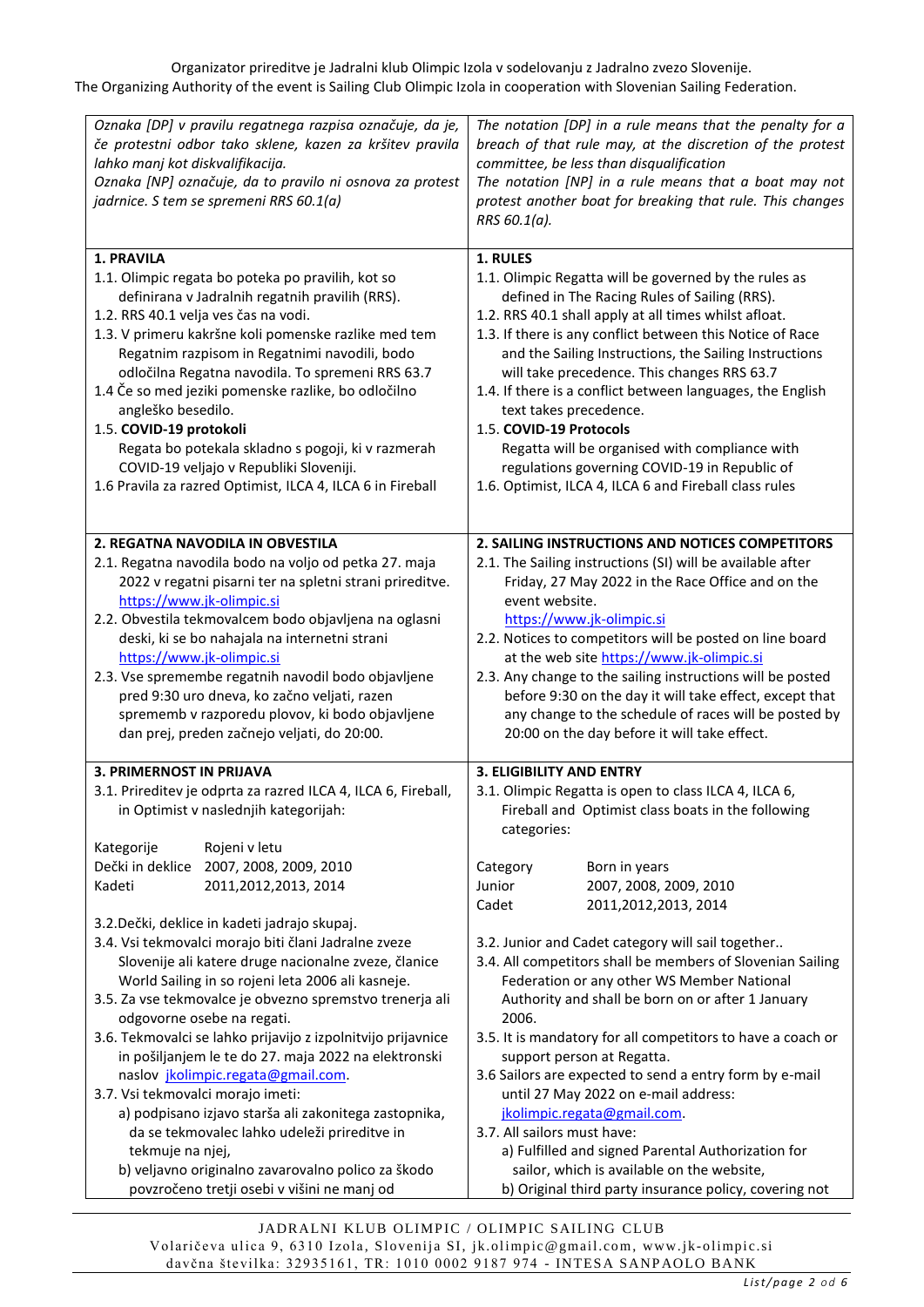## 1.000.000 EUR

- c) veljaven certifikat meritev
- 3.8. Organizator ima pravico sprejeti prijave, prispele po roku za prijavo.
- 3.9. Noben nastop ne bo veljav za veljavnega brez plačila startnine.

## **4. PRISTOJBINE**

| Tip               | Plačilo     | Tip       | Znesek |
|-------------------|-------------|-----------|--------|
| startnine         |             | plačila   |        |
| Standardna        | Pred 27.    | Bančno    | 30,00€ |
| Optimist,         | majem 2021  | plačilo   |        |
| ILCA4,            |             |           |        |
| ILCA <sub>6</sub> |             |           |        |
| Pozna             | Po 27. maju | Plačilo v | 40,00€ |
| Optimist,         | 2021        | gotovini  |        |
| ILCA 4,           |             |           |        |
| ILCA <sub>6</sub> |             |           |        |
| Fireball,         | Pred 28.    | Bančno    | 40,00€ |
|                   | majem 2021  | plačilo   |        |

## less than 1.000.000 EUR (NoR 17) c) A valid measurement certificate (NoR 8)

- 3.8. The Organizing Authority has the right to accept entries received after the entry deadline.
- 3.9. No entry will be considered as valid without payment of the required Entry Fee.

| <b>4. PRISTOJBINE</b>       |                                                               |           |        | <b>4. ENTRY AND OTHER FEES</b> |                       |                                                         |                                                               |
|-----------------------------|---------------------------------------------------------------|-----------|--------|--------------------------------|-----------------------|---------------------------------------------------------|---------------------------------------------------------------|
| 4.1. Startnina znaša:       |                                                               |           |        | 4.1. Entry Fee is:             |                       |                                                         |                                                               |
| Tip                         | Plačilo                                                       | Tip       | Znesek | Type of                        | Payment               | Type                                                    | Amount                                                        |
| startnine                   |                                                               | plačila   |        | entry fee                      | received              |                                                         |                                                               |
| Standardna                  | Pred 27.                                                      | Bančno    | 30,00€ | Standard                       | Before 27             | Bank                                                    | 30,00€                                                        |
| Optimist,                   | majem 2021                                                    | plačilo   |        | Optimist,                      | <b>Mayl 2021</b>      | Transfer                                                |                                                               |
| ILCA4,                      |                                                               |           |        | ILCA 4,                        |                       |                                                         |                                                               |
| ILCA <sub>6</sub>           |                                                               |           |        | ILCA <sub>6</sub>              |                       |                                                         |                                                               |
| Pozna                       | Po 27. maju                                                   | Plačilo v | 40,00€ | Late Entry                     | After 27              | Cash at                                                 | 40,00€                                                        |
| Optimist,                   | 2021                                                          | gotovini  |        | Fee                            | May 2021              | registration                                            |                                                               |
| ILCA 4,                     |                                                               |           |        | Optimist,                      |                       |                                                         |                                                               |
| ILCA <sub>6</sub>           |                                                               |           |        | ILCA 4,                        |                       |                                                         |                                                               |
| Fireball,                   | Pred 28.                                                      | Bančno    | 40,00€ | ILCA <sub>6</sub>              |                       |                                                         |                                                               |
|                             | majem 2021                                                    | plačilo   |        | Fireball                       | Before 28             | <b>Bank</b>                                             | 40,00€                                                        |
|                             |                                                               |           |        |                                | Mayl 2021             | Transfer                                                |                                                               |
|                             |                                                               |           |        |                                |                       |                                                         |                                                               |
|                             | 4.2. Standardna startnina se plača z nakazilom na bančni      |           |        |                                |                       |                                                         | 4.2. Payment of standard Entry Fee must be wired to JK        |
|                             | račun kluba, ki je odprt pri banki Intesa Sanpaolo            |           |        |                                | Olimpic bank account. |                                                         |                                                               |
| <b>Bank</b>                 |                                                               |           |        |                                |                       |                                                         |                                                               |
|                             | JK OLIMPIC, Volaričeva ulica 9, 6310 Izola                    |           |        |                                |                       | JK OLIMPIC, Volaričeva ulica 9, 6310 Izola              |                                                               |
|                             | IBAN: SI56 1010 0002 9187 974.                                |           |        | IBAN: SI56 1010 0002 9187 974. |                       |                                                         |                                                               |
| <b>SWIFT: BAKOSI2X</b>      |                                                               |           |        | <b>SWIFT: BAKOSI2X</b>         |                       |                                                         |                                                               |
|                             | Bank: INTESA SANPAOLO BANK                                    |           |        | Bank: INTESA SANPAOLO BANK     |                       |                                                         |                                                               |
|                             | 4.3. Pozna startnina se plača le v gotovini.                  |           |        |                                |                       | 4.2. Late Entry Fee could be paid in cash only.         |                                                               |
| 5. [NP] [DP] OGLAŠEVANJE    |                                                               |           |        | 5. [NP] [DP] ADVERTISING       |                       |                                                         |                                                               |
|                             | 5.1 Na trupu jadrnice je dovoljeno oglaševanje v skladu z     |           |        |                                |                       | 5.1. Sailor advertising is permitted on the hull as per |                                                               |
|                             | WSR 20.3.2, vendar je omejeno s pravilom razreda              |           |        |                                |                       |                                                         | World Sailing Regulation 20.3.2 but as restricted by          |
| 2.8.                        |                                                               |           |        | class rule 2.8.                |                       |                                                         |                                                               |
|                             | 5.2. Jadrnice morajo prikazovati reklame, ki jih je izbral in |           |        |                                |                       |                                                         | 5.2. Boats may be required to display advertising chosen      |
|                             | priskrbel organizacijski odbor. Če se to pravilo krši,        |           |        |                                |                       |                                                         | and supplied by the Organizing authority. If this rule is     |
| velja WSR 20.9.2.           |                                                               |           |        |                                |                       | broken, World Sailing Regulation 20.9.2 applies.        |                                                               |
|                             |                                                               |           |        |                                |                       |                                                         |                                                               |
| <b>6. FORMAT TEKMOVANJE</b> |                                                               |           |        | <b>6. FORMAT OF RACING</b>     |                       |                                                         |                                                               |
|                             | 6.1. V primeru več kot 90 prijavljenih jadrnice, bo regatni   |           |        |                                |                       |                                                         | 6.1. In case of more than 90 entrants, race committee will    |
|                             | odbor razmislil o razdelitvi le teh v štartne skupine z       |           |        |                                |                       |                                                         | consider dividing fleets in starting groups of maximum        |
|                             | največ 75 jadrnicami.                                         |           |        | 75 boats.                      |                       |                                                         |                                                               |
|                             | 6.2. a) Začetna razporeditev za kvalifikacijsko serijo bo     |           |        |                                |                       |                                                         | 6.2. a) Initial assignments for the qualifying series will be |
|                             | narejena na osnovi naključnega izbora in s strani             |           |        |                                |                       |                                                         | made on a random basis and by Race Committee.                 |
|                             | regatnega odbora. Izbor bo objavljen na oglasni deski         |           |        |                                |                       |                                                         | Those assignments will be posted by 9:30 hrs. on 28           |
| 28.05.2022 ob 9:30.         |                                                               |           |        | May 2022                       |                       |                                                         |                                                               |
|                             | b) Za drugi dan bodo jadrnice na novo razporejene v           |           |        |                                |                       |                                                         | b) For the second day, boats will be reassigned to            |
|                             | štartne skupine. Če bodo vse skupine končale enako            |           |        |                                |                       | starting groups. If all starting groups have            |                                                               |
|                             | število plovov, bodo jadrnice razporejene na osnovi           |           |        |                                |                       |                                                         | completed the same number of races, boats will be             |
|                             | rezultatov. V kolikor vse skupine ne bodo imele               |           |        |                                |                       |                                                         | reassigned on the basis of their ranks in the series. If      |
|                             | enakega števila zaključenih plovov, bodo jadrnice             |           |        |                                |                       | not all starting groups have completed the same         |                                                               |
|                             | porazdeljene glede na svoj rezultat ob upoštevanju            |           |        |                                |                       |                                                         | number of races the series scores for reassignment            |
|                             | tistih plovov, ki so jih zaključile vse skupine.              |           |        |                                |                       |                                                         | will be calculated for those races completed by all           |
|                             | c) Porazdelitev bo narejena po zaporedju 1,2,3,3,2,1,         |           |        |                                | starting groups.      |                                                         |                                                               |
|                             | itd. v različne barvne skupine.                               |           |        |                                |                       |                                                         | c) Reassignments will be made on a 1,2,3,3,2,1, etc.          |
|                             | d) Porazdelitev bo narejena na osnovi rezultatov, ki          |           |        |                                |                       | basis into different colour groups.                     |                                                               |

JADRALNI KLUB OLIMPIC / OLIMPIC SAILING CLUB Volaričeva ulica 9, 6310 Izola, Slovenija SI, jk.olimpic@gmail.com, www.jk-olimpic.si davčna številka: 32935161, TR: 1010 0002 9187 974 - INTESA SANP AOLO BANK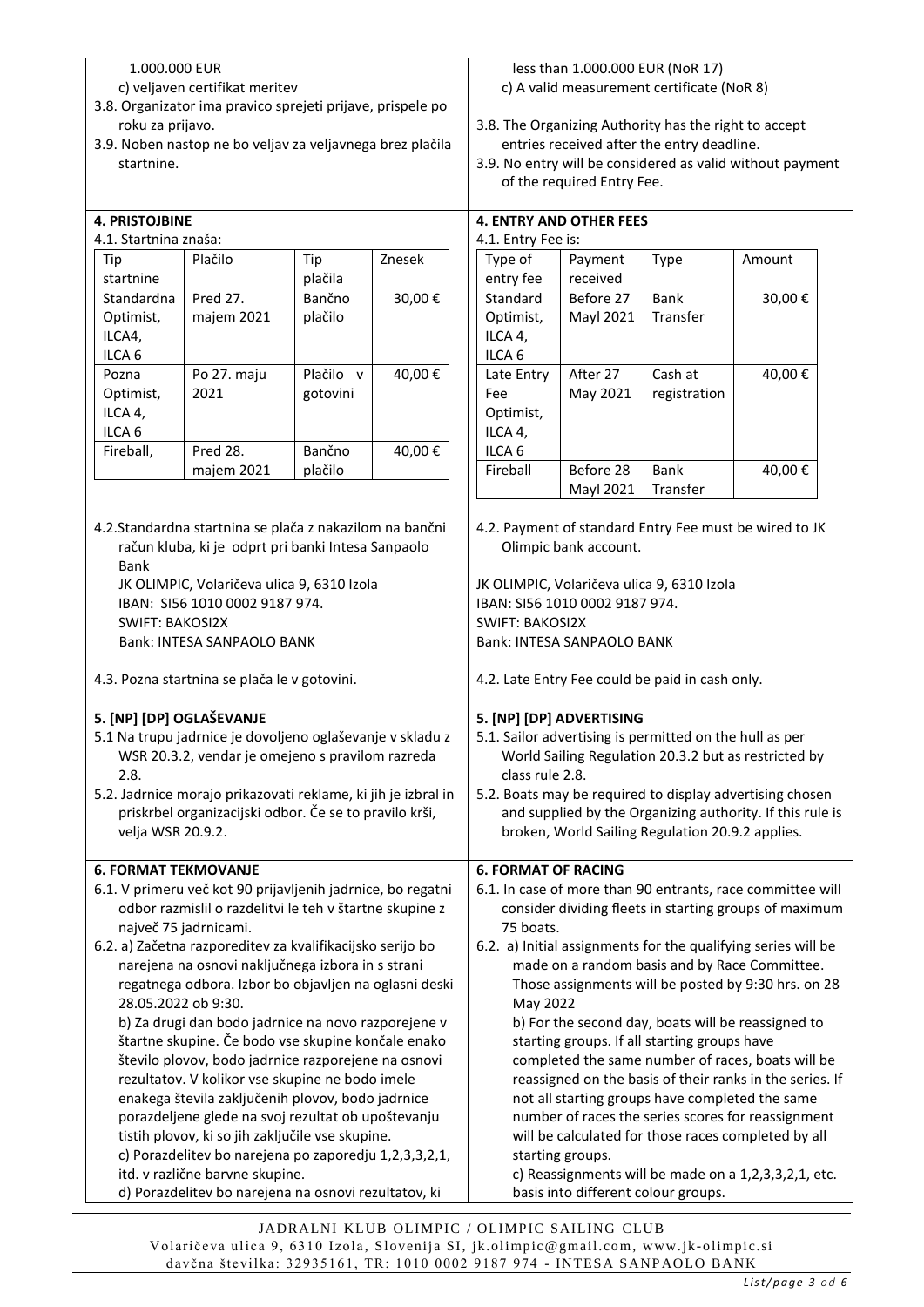| bodo na voljo do 21:00 istega dne, ne glede na              | d) Assignments will be based on the ranking                  |
|-------------------------------------------------------------|--------------------------------------------------------------|
| nerazrešene proteste, zahtevke za nadomestila ali           | available at 21:00 hrs. that day regardless of               |
| zahtevke za spremembo rezultatov. Razporeditev ali          | protests or requests for redress or requests for             |
| porazdelitev v skupine ni osnova za zahtevek za             | scoring inquiry not yet decided. Assignments or              |
| nadomestilo. S tem se spremeni RRS 62.1 (a).                | reassignments will not be grounds for redress. This          |
|                                                             | changes RRS 62.1(a).                                         |
| 7. RAZPORED                                                 | 7. SCHEDULE                                                  |
| Št. plovov<br>7.1. Datum<br>Ura<br>Opis                     | 7.1. Date<br>Time<br>Description<br>Races                    |
| 08.00-09.00<br>Registracija<br>28. maj                      | 08.00-09.00<br>Registration<br>28. may                       |
| 28. maj<br>09:30<br>Sestanek trenerjev                      | <b>Coach Meeting</b><br>28. may<br>09:30                     |
| Tekmovanje<br>28. maj<br>11:00<br>3                         | 28. may<br>11:00<br>Racing<br>3                              |
| Tekmovanje<br>3<br>29. maj<br>11:00                         | 3<br>29. may<br>11:00<br>Racing                              |
| po končani regati Podelitev nagrad<br>29. maj               | 29. may<br>after the races Prize giving ceremony             |
|                                                             |                                                              |
| 7.2. Dnevno so lahko izpeljani največ 4 plovi.              | 7.2. No more than 4 races may be sailed each day.            |
| 7.3. Prvi možni opozorilni štartni signal bo dan vsak dan   | 7.3. The scheduled time for the warning signal for the first |
| ob 11.00.                                                   | race each day is 11:00.                                      |
| 7.4. Na zadnji tekmovalni dan ne bo opozorilnega signala    | 7.4. On the last scheduled day of racing no warning signal   |
| po 16:00 uri.                                               | will be made after 16:00.                                    |
|                                                             |                                                              |
| <b>8. KONTROLA OPREME</b>                                   | <b>8. EQUIPMENT INSPECTION</b>                               |
| 8.1. Vsaka jadrnica mora predložiti oz. potrditi obstoj     | 8.1. Each boat shall produce or verify the existence of a    |
| veljavnega certifikata o meritvah.                          | valid measurement certificate.                               |
| 8.2. Skladnost jadrnice ali opreme s pravili razreda in     | 8.2. A boat or equipment may be inspected at any time        |
| jadralnimi navodili se lahko preveri kadarkoli. Na vodi     | for compliance with the class rules and sailing              |
| lahko nadzornik opreme ali merilec regatnega odbora         | instructions. On the water, a boat can be instructed by a    |
| naroči jadrnici, da nemudoma odjadra na za preglede         | race committee equipment inspector or measurer to            |
| označeno področje, za pregled.                              | proceed immediately to a designated area for inspection.     |
|                                                             |                                                              |
| <b>9. KRAJ PRIREDITVE</b>                                   | 9. VENUE                                                     |
| JK Burja Izola.                                             | JK Burja Izola.                                              |
|                                                             |                                                              |
| 10. PROGA                                                   | <b>10. THE COURSE</b>                                        |
| Uporabljena bo proga v obliki trapeza z zanko na zunanji    | The course will be an outer-loop trapezoid with the finish   |
| stranici in ciljem na koncu druge protivetrne stranice      | line at the end of the second windward leg except the        |
| razen za razred Fireball, ki bo v obliki palice ali trapeza | course for Fireball class will be windward leeward course    |
|                                                             | or trapezoid.                                                |
|                                                             |                                                              |
| <b>11. SISTEM KAZNOVANJA</b>                                | <b>11. PENALTY SYSTEM</b>                                    |
| Uporabljen bo dodatek P.                                    | RRS Appendix P will apply.                                   |
|                                                             |                                                              |
| 12. [NP] TOČKOVANJE                                         | 12. [NP] SCORING                                             |
| 12.1. Predvidenih je šest (6) plovov in prireditev bo       | 12.1. Six (6) races are scheduled and the event will be      |
| veljavna, če bosta izpeljana vsaj dva (2) plova.            | valid if at least two (2) races will be finished.            |
| 12.2. (a) Če bodo izpeljani manj kot štirje plovi, bodo     | 12.2. (a) When fewer than four (4) races have been           |
| jadrničine točke za serijo enake vsoti vseh njenih          | completed, a boat's series score will be the total of        |
| točk po plovih.                                             | her race scores.                                             |
| (b) Če bo izpeljanih štiri ali več plovov, bodo             | (b) When four (4) or more races have been                    |
| jadrničine točke za serijo enake vsoti vseh njenih          | completed, a boat's series score will be the total of        |
| točk po plovih minus točke za njeno najslabšo               | her race scores excluding her worst score.                   |
| uvrstitev.                                                  |                                                              |
|                                                             |                                                              |
| 13. [NP] [DP] SPREMLJEVALNI ČOLNI                           | 13. [NP] [DP] SUPPORT PERSON VESSELS                         |
| 13.1. Plovila z osebami podpore morajo ostati izven         | 13.1. Boats with supporting persons shall stay outside       |
| območja, kjer jadrnice tekmujejo, vse od                    | areas where boats are racing from the time of the            |
| pripravljalnega signala, pa dokler vse jadrnice ne          | preparatory signal, until all boats have finished or         |
| končajo plova ali odstopijo oz. dokler regatni odbor        | retired or the race committee signals a                      |
| ne signalizira odložitve plova, splošnega odpoklica,        | postponement, general recall or abandonment.                 |
| ali razveljavitve plova.                                    | 13.2. The penalty for entering the racecourse may be a       |
| 13.2 Kazen za nespoštovanje tega predpisa je lahko          | disqualification of all the boats associated with the        |

JADRALNI KLUB OLIMPIC / OLIMPIC SAILING CLUB Volaričeva ulica 9, 6310 Izola, Slovenija SI, jk.olimpic@gmail.com, www.jk-olimpic.si davčna številka: 32935161, TR: 1010 0002 9187 974 - INTESA SANP AOLO BANK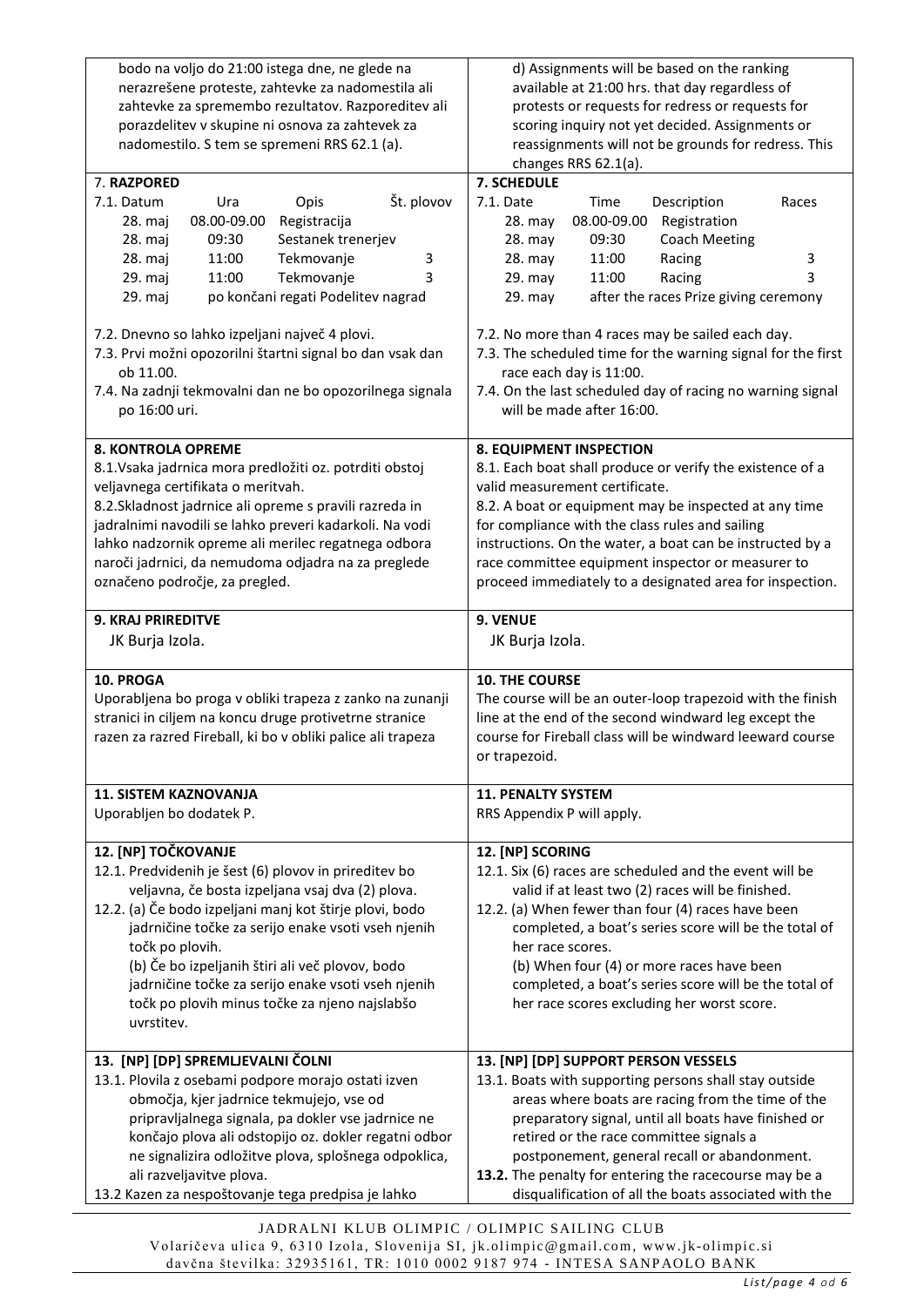| diskvalifikacija vseh jadrnic, povezanih s<br>spremstvom, ki je kršilo to navodilo. | infringing support boats.                                                                                            |
|-------------------------------------------------------------------------------------|----------------------------------------------------------------------------------------------------------------------|
| 14. NAGRADE                                                                         | 14. PRIZES                                                                                                           |
| Nagrade bodo prijeli:<br><b>OPTIMIST</b>                                            | Prizes will be awarded to:<br><b>OPTIMIST</b>                                                                        |
| - Prvi absolutno                                                                    | - First overall                                                                                                      |
| - Prvi trije fantje                                                                 | - First three male                                                                                                   |
| - Prva tri dekleta                                                                  | - First three female                                                                                                 |
| - Prvi trije kadeti (rojeni 2011 ali kasneje)                                       | - First three male cadets (born 2011 or later)                                                                       |
| - Prve tri kadetinje (rojeni 2011 ali kasneje)                                      | - First three female cadets (born 2011 or later)                                                                     |
| ILCA 4, ILCA 6 in FIREBALL                                                          | ILCA 4, ILCA 6 and FIREBALL                                                                                          |
| - Prvi trije absolutno v vsakem razredu                                             | - First three overall in each class.                                                                                 |
| <b>15. IZJAVA O TVEGANJU</b>                                                        | <b>15. RISK STATEMENT</b>                                                                                            |
| Tekmovalci in člani podporne ekipe se prireditve                                    | Competitors and support team members participate in                                                                  |
| udeležujejo popolnoma na lastno odgovornost in so                                   | the event entirely at their own risk and they are reminded                                                           |
| opozorjeni na pravilo RRS 3, Odločitev o dirki. Jadranje je                         | of the provisions of RRS 3, Decision to Race. Sailing is, by                                                         |
| po svoji naravi nepredvidljiv šport in zato sam po sebi                             | its nature, an unpredictable sport and therefore                                                                     |
| vključuje element tveganja. Z udeležbo na prireditvi se                             | inherently involves an element of risk. By taking part in                                                            |
| vsak tekmovalec in odgovorna odrasla oseba strinjata in                             | the event, each competitor and the responsible adult                                                                 |
| priznavata, da:                                                                     | agrees and acknowledges that:                                                                                        |
| - se zavedajo elementa tveganja, ki ga vključuje šport, in                          | - They are aware of the inherent element of risk involved                                                            |
| med udeležbo na dogodku prevzamejo odgovornost za                                   | in the sport and accept responsibility for the exposure                                                              |
| izpostavljenost sebe in svoje jadrnice v takem tveganju;                            | of themselves and their boat to such inherent risk                                                                   |
| - So odgovorni za varnost sebe, svojega jadrnice in                                 | whilst taking part in the event;                                                                                     |
| drugega premoženja, ne glede na to, ali gre za varnost                              | - They are responsible for the safety of themselves, their                                                           |
| na vodi ali kopnem;                                                                 | boat and their other property whether afloat or ashore;                                                              |
| - Sprejemajo odgovornost za kakršno koli škodo ali                                  | - They accept responsibility for any injury damage or loss<br>to the extent caused by their own actions or omission; |
| izgubo zaradi škode, ki jih povzročijo njihova dejanja ali<br>opustitve;            | - Their boat is in good order, equipped to sail in the                                                               |
| - Njihova jadrnica je v dobrem stanju, opremljena je za                             | event, and they are fit to participate;                                                                              |
| jadranje na prireditvi in je primerna za sodelovanje;                               | - The provision of a race management team,                                                                           |
| - Če organizator prireditve zagotovi ekipo za vodenje                               | accompanying boats and other officials and volunteers                                                                |
| regate, spremljevalne čolne in druge uradnike ter                                   | by the event organizer does not relieve them of their                                                                |
| prostovoljce, jih to ne razreši lastne odgovornosti;                                | own responsibilities;                                                                                                |
| - Zagotavljanje asistenca spremljevalnih čolnov je                                  | - The provision of accompanying boat cover is limited to                                                             |
| omejeno na pomoč, zlasti v ekstremnih vremenskih                                    | such assistance, particularly in extreme weather                                                                     |
| razmerah, kot je to mogoče v praksi zagotoviti;                                     | conditions, as can be practically provided in the                                                                    |
| - Je njihova odgovornost, da se seznanijo s kakršnimi koli                          | circumstances;                                                                                                       |
| tveganji, značilnimi za prizorišče ali ta dogodek, na                               | - It is their responsibility to familiarize themselves with                                                          |
| katerega so opozorjeni po pravilih in informacijah,                                 | any risks specific to the venue or this event drawn to                                                               |
| pripravljenih za to prizorišče ali dogodek, ter se                                  | their attention in any rules and information produced                                                                |
| udeležijo vseh varnostnih sestankov, ki jih organizirajo                            | for this venue or event, and to attend any safety                                                                    |
| za prireditev.                                                                      | briefings held for the event.                                                                                        |
| <b>16. ODKLONITEV ODGOVORNOSTI</b>                                                  | <b>16. DISCLAIMER OF LIABILITY</b>                                                                                   |
| Tekmovalci v celoti sodelujejo na lastno odgovornost. Glej                          | Competitors participate in the regatta entirely at their                                                             |
| pravilo 3, Odločitev za tekmovanje. Organizator ne                                  | own risk. See rule 3, Decision to Race. The organizing                                                               |
| prevzema nobene odgovornosti za materialno škodo ali                                | authority will not accept any liability for material damage                                                          |
| telesne poškodbe ali smrt, ki bi nastali v kakršni koli zvezi                       | or personal injury or death sustained in conjunction.                                                                |
| z regato, med njo ali po njej.                                                      |                                                                                                                      |
| 17. ZAVAROVANJE                                                                     | <b>17. INSURANCE</b>                                                                                                 |
| Vse sodelujoče jadrnice morajo imeti in ob prijavi                                  | Each participating boat shall be insured with valid third-                                                           |
| predložiti veljavno zavarovanje za škodo povzročeno tretji                          | party liability insurance with a minimum cover of                                                                    |
| osebi v višini ne manj kot 1.000.000 EUR.                                           | 1.000.000 EUR per event of the equivalent. Proof of                                                                  |
|                                                                                     | insurance shall be provided upon registration.                                                                       |
|                                                                                     |                                                                                                                      |

JADRALNI KLUB OLIMPIC / OLIMPIC SAILING CLUB Volaričeva ulica 9, 6310 Izola, Slovenija SI, jk.olimpic@gmail.com, www.jk-olimpic.si davčna številka: 32935161, TR: 1010 0002 9187 974 - INTESA SANP AOLO BANK